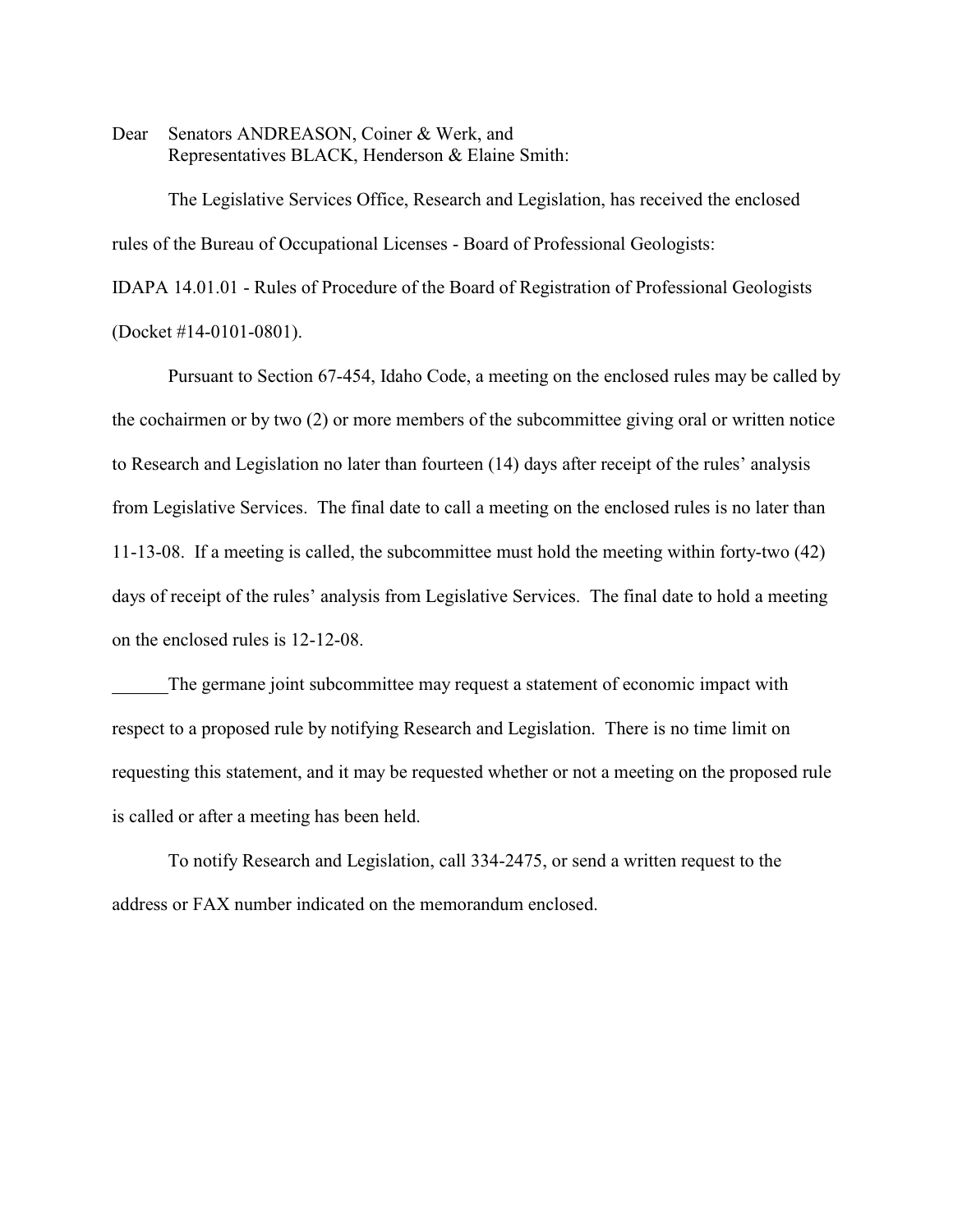# **MEMORANDUM**

| TO:             | Rules Review Subcommittee of the Senate Commerce & Human Resources<br>Committee and the House Business Committee      |
|-----------------|-----------------------------------------------------------------------------------------------------------------------|
| FROM:           | Katharine Gerrity - Principal Legislative Research Analyst                                                            |
| DATE:           | October 24, 2008                                                                                                      |
| <b>SUBJECT:</b> | Board of Registration for Professional Geologists                                                                     |
|                 | IDAPA 14.01.01 - Rules of Procedure of the Board of Registration of Professional<br>Geologists (Docket #14-0101-0801) |

The Board of Registration for Professional Geologists submits notice of temporary and proposed rule at IDAPA 14.01.01 - Rules of Procedure of the Board of Registration of Professional Geologists. Due to a delay in transmitting the rule from the Office of Administrative Rules, LSO just received this rule on today's date. According to the Bureau, the rule is necessary to comply with changes to the law made during the 2008 legislative session. The Bureau notes that changes to the rules were necessary because the Board of Geologists is now contracting with the Bureau for services. This is a fee rule. Negotiated rulemaking was not conducted.

The action appears to be authorized pursuant to Section 54-2808, Idaho Code.

cc: Board of Registration for Professional Geologists, Cherie Simpson & Bureau of Occupational Licenses, Tana Cory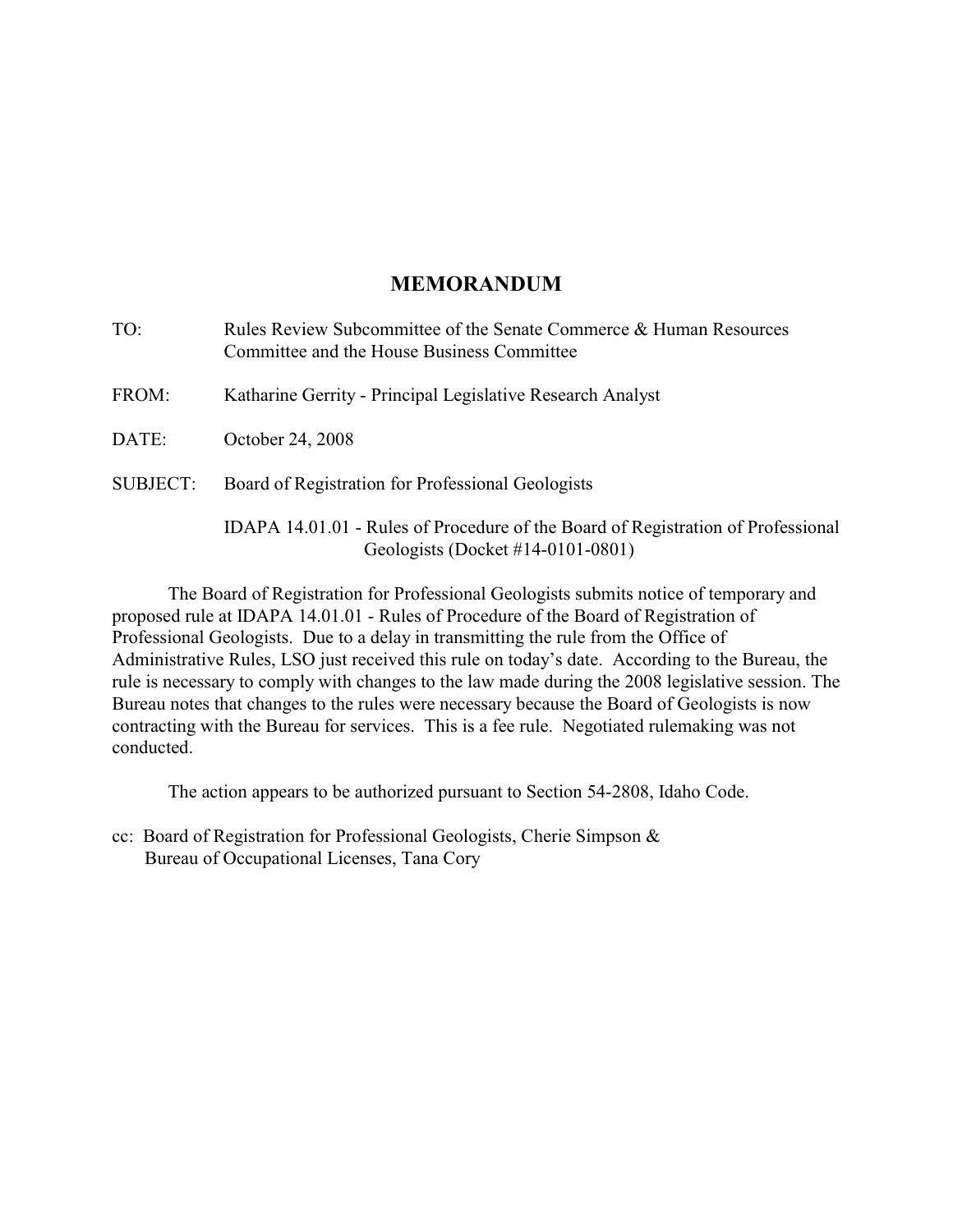# **IDAPA 24 - BUREAU OF OCCUPATIONAL LICENSES**

#### **14.01.01 - RULES OF PROCEDURE OF THE BOARD OF REGISTRATION OF PROFESSIONAL GEOLOGISTS**

### **DOCKET NO. 14-0101-0801 (FEE RULE)**

# **NOTICE OF RULEMAKING - TEMPORARY AND PROPOSED RULE**

**EFFECTIVE DATE:** The effective date of the temporary rule is August 15, 2008.

**AUTHORITY:** In compliance with Section 67-5221(1), Idaho Code, notice is hereby given that this agency has initiated proposed rulemaking procedures. The action is authorized pursuant to Section 54-2808, Idaho Code.

**PUBLIC HEARING SCHEDULE:** Public hearing(s) concerning this rulemaking will be scheduled if requested in writing by twenty-five (25) persons, a political subdivision, or an agency, not later than October 15, 2008.

The hearing site(s) will be accessible to persons with disabilities. Requests for accommodation must be made not later than five (5) days prior to the hearing, to the agency address below.

**DESCRIPTIVE SUMMARY:** The following is the required finding and concise statement of its supporting reasons for adopting a temporary rule and a nontechnical explanation of the substance and purpose of the proposed rulemaking:

The 2008 Legislature passed HB 350. These rule changes are necessary to comply with the law. The Board of Geologists is now contracting for services with the Bureau and changes to General Provisions were necessary to accommodate the move. The law was changed to allow for a change of expiration dates. The application deadline date was changed from 45 days to 90 days as the 45 days does not allow enough time to process the applications and order the examination material.

**TEMPORARY RULE JUSTIFICATION:** Pursuant to Section 67-5226(1)(b) Idaho Code, the Governor has found that temporary adoption of the rule is appropriate for the following reasons:

The 2008 Legislature passed HB 350. These rule changes are necessary to comply with the law. The Board of Geologists is now contracting for services with the Bureau and changes to General Provisions were necessary to accommodate the move. The law was changed to allow for a change of expiration dates.

**FEE SUMMARY:** The following is a specific description of the fee or charge imposed or increased:

Changes were made to General Provisions to remove the subsection for fees and to create Section 150 for fees currently being charged.

**FISCAL IMPACT:** The following is a specific description, if applicable, of any negative fiscal impact on the state general fund greater than ten thousand dollars (\$10,000) during the fiscal year resulting from this rulemaking: None.

**NEGOTIATED RULEMAKING:** Pursuant to Section 67-5220, Idaho Code, negotiated rulemaking was not conducted because the changes should not be controversial and were discussed in a open meeting of the Board.

**ASSISTANCE ON TECHNICAL QUESTIONS, SUBMISSION OF WRITTEN COMMENTS:** For assistance on technical questions concerning the proposed rule, contact Cherie Simpson at (208) 334-3233.

Anyone may submit written comments regarding this proposed rulemaking. All written comments must be directed to the undersigned and must be delivered on or before October 22, 2008.

DATED this 18th day of August, 2008.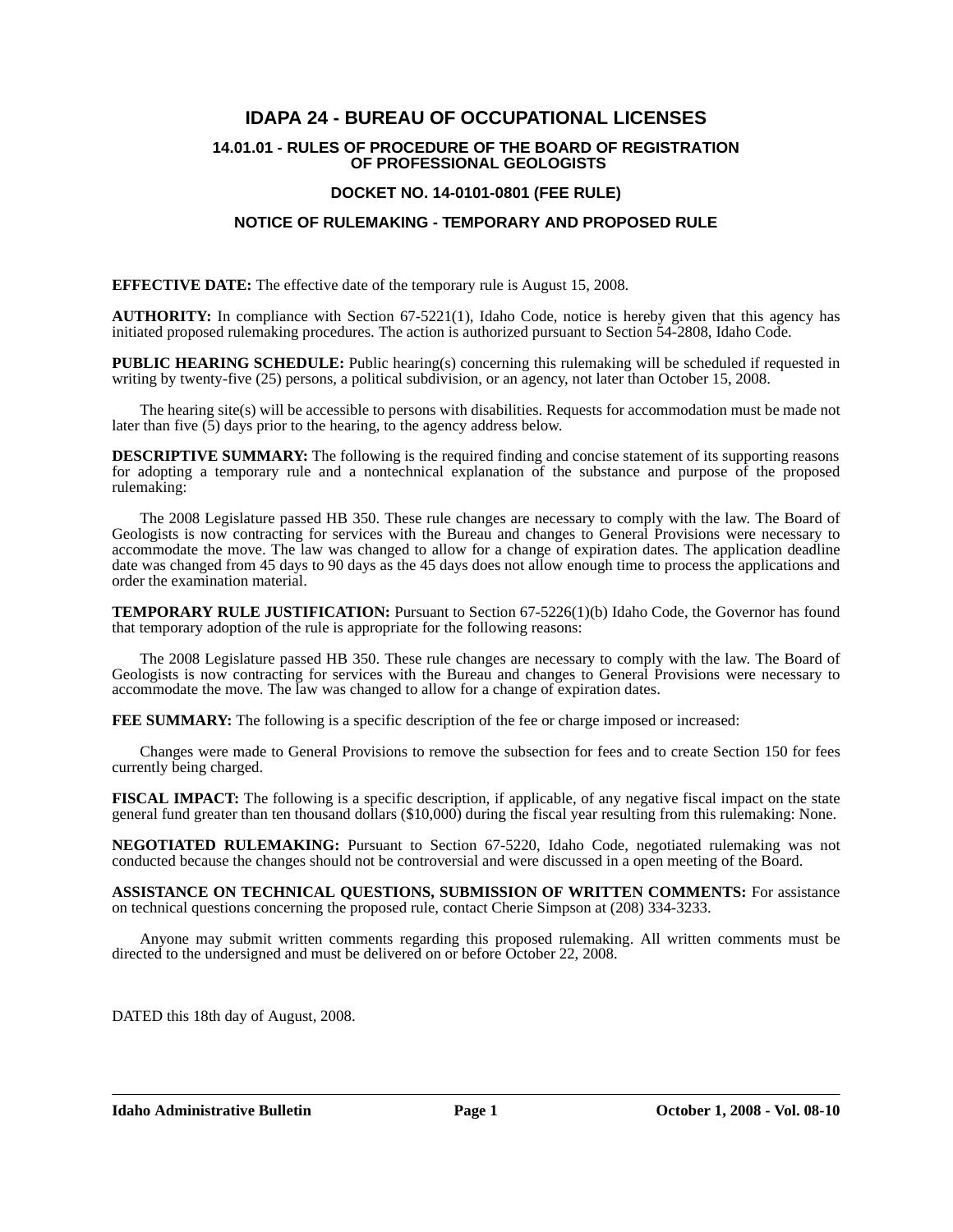Tana Cory Bureau Chief Bureau of Occupational Licenses 1109 Main St. Ste. 220 Boise, ID 83702 (208) 334-3233 Ph. (208) 334-3945,fax

# **THE FOLLOWING IS THE TEXT OF DOCKET NO. 14-0101-0801**

#### **100. GENERAL PROVISIONS.**

**01. Filing of Documents**. All correspondence, including remittances and renewal fees, shall be directed to the office of the Board. (3-26-08)

**02. Meetings**. The Board shall meet at least once each year at the call of the chairman; the Board shall elect a chairman*,* and vice-chairman*, and secretary* at such annual meeting. In addition to this annual meeting, the chairman may call special meetings from time to time when, in his opinion, it is deemed necessary, or upon the written request of any three (3) members of the Board.  $\left(3\right)$   $\left(3\right)$   $\left(3\right)$   $\left(3\right)$   $\left(4\right)$   $\left(3$ written request of any three (3) members of the Board.

03. **Officers**. Officers elected from the Board shall be chairman<sub>r</sub> and vice-chairman, and secretary. An secretary may be selected who need not be a member of the Board. (7.1.93)(8-15-08) *assistant secretary may be selected who need not be a member of the Board.* 

**a.** The chairman shall be the executive head of the Board; shall, when present, preside at meetings; shall appoint committees; and shall perform all the duties pertaining to the office of chairman. (3-26-08)

**b.** The vice-chairman shall, in the absence or incapacity of the chairman, exercise the duties and all the powers of the chairman. (7-1-93) possess all the powers of the chairman.

|                            | $e_{\overline{\cdot}}$               | The secretary shall, with assistance of an assistant secretary and staff as authorized by the                                                                                                          | $+93)$               |
|----------------------------|--------------------------------------|--------------------------------------------------------------------------------------------------------------------------------------------------------------------------------------------------------|----------------------|
|                            | t.                                   | Keep correct minutes of the Board and furnish a copy to all members of the Board;                                                                                                                      | ' <del>7-1-93)</del> |
|                            | ii.                                  | Send notice of all regular and special Board meetings to each member in advance thereof;                                                                                                               | $(3-26-08)$          |
|                            | ttt.                                 | Examine each Application for registration and bring about necessary corrections or the supplying<br>or essential data in connection with such Application prior to consideration thereof by the Board; | <u>(7493)</u>        |
|                            | <del>experience, or character:</del> | Address inquiries, where deemed necessary, to references or Applicants to verify qualifications,                                                                                                       | <del>(7493)</del>    |
|                            | ₩.                                   | Make arrangements, as required by the Board, for examinations, interviews, or hearings; (7-1-93)                                                                                                       |                      |
| <del>each Applicant;</del> | Vt.                                  | Report to the Board members the result of every examination and other evidence of qualification of                                                                                                     | $(7 - 1 - 93)$       |
|                            | vii.                                 | Prepare the required annual report and roster;                                                                                                                                                         |                      |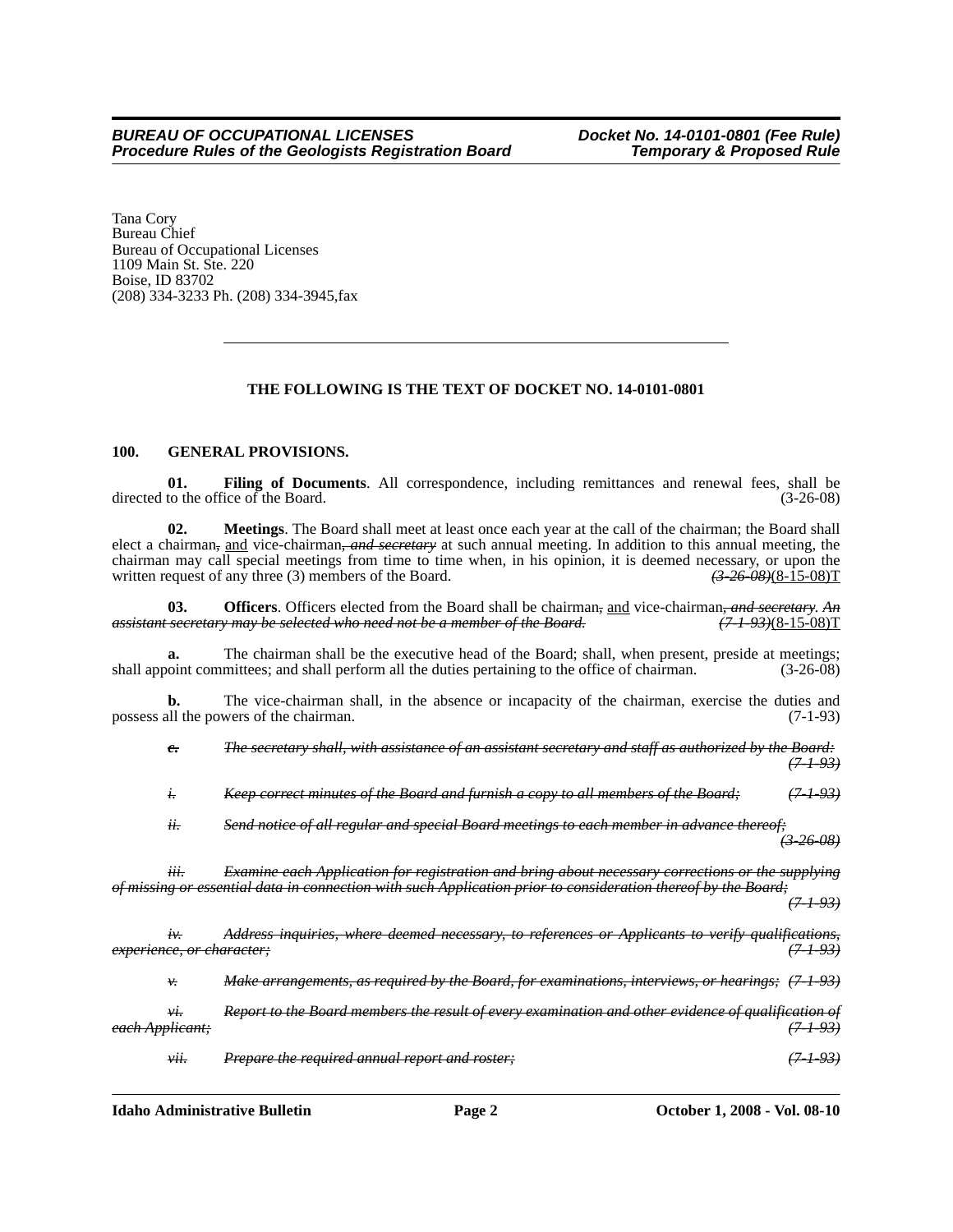*viii. Keep all records, including minutes, register of Applicants and Registrants, and roster; (7-1-93)*

*ix. Receive and deposit all funds and fees, as provided by the Act, and keep records of all receipts and disbursements; (7-1-93)*

*x. Attend to all official correspondence of the Board; (7-1-93)*

*xi. Perform all other duties as prescribed by the Act or which normally pertain to the office of secretary. (7-1-93)*

**04. Committees**. Regular or special committees may be appointed by the chairman, as necessary, to perform special duties and shall present reports to the Board at the time specified or at the earliest regular or special meeting of the Board. (7-1-93)

**05. Quorum**. As provided in the Act, a quorum shall be at least three (3) members of the Board legally holding office at the time of meeting. Official business of the Board shall be conducted only at Board meetings with a quorum present. (7-1-93)

*06. Fees. The fees for registration under the Act shall be the following: (3-13-02)*

*a. Application. A non-refundable fee for application under the Act shall be one hundred dollars (\$100). (3-26-08)*

*b. Examination. The fee for the National examination is set at the current Association of State Boards Geology (ASBOG) rate and is non-refundable.* 

*c. Reexamination. The fee for reexamination of an Applicant failing the examination shall be the same as Paragraph 100.06.b. of these rules. (3-26-08)*

*d. The fee for the initial certificate shall be twenty dollars (\$20) and the fee for replacing a lost, destroyed or mutilated certificate shall be twenty dollars (\$20). (3-13-02)*

*e. The fee for annual renewal of registration shall be as determined each year by the Board, but shall not exceed one hundred dollars (\$100). Renewal fees are due annually by June 30. The amount of the first annual renewal fee for a Registrant may, at the discretion of the Board, be reduced appropriately on a prorated quarterly basis based upon the initial registration date in the preceding fiscal year. (7-1-93)*

*i. The fee for annual renewal of registration for any Registrant seventy (70) years of age or older as of June 1 shall be half (1/2) the current renewal fee. (3-26-08)*

*ii. The secretary shall notify each Registrant by mail, to the last recorded address, not later than June 1 of each year giving date of expiration of the Registrant's certificate and the amount of the renewal fee due by June 30 for the following year. (7-1-93)*

*iii. Failure on the part of any Registrant to renew the certificate in June shall not deprive such Registrant of the right of renewal, but the fee to be paid for renewal after June 30 shall be increased as prescribed in the Act. (3-26-08)*

**0***7***6. Certificates**. Certificates of registration shall be issued to each Registrant, as prescribed by the Act, on forms adopted by the Board. Certificates shall be displayed by Registrants in their place of business. A new certificate may be issued by the Board, to replace one lost, destroyed or mutilated. Each certificate shall bear an individual number, as assigned to that particular Registrant by the Board, which number shall be included in the annual roster of Registrants prepared by the secretary. (7-1-93)

**0***8***7. Seals**. (7-1-93)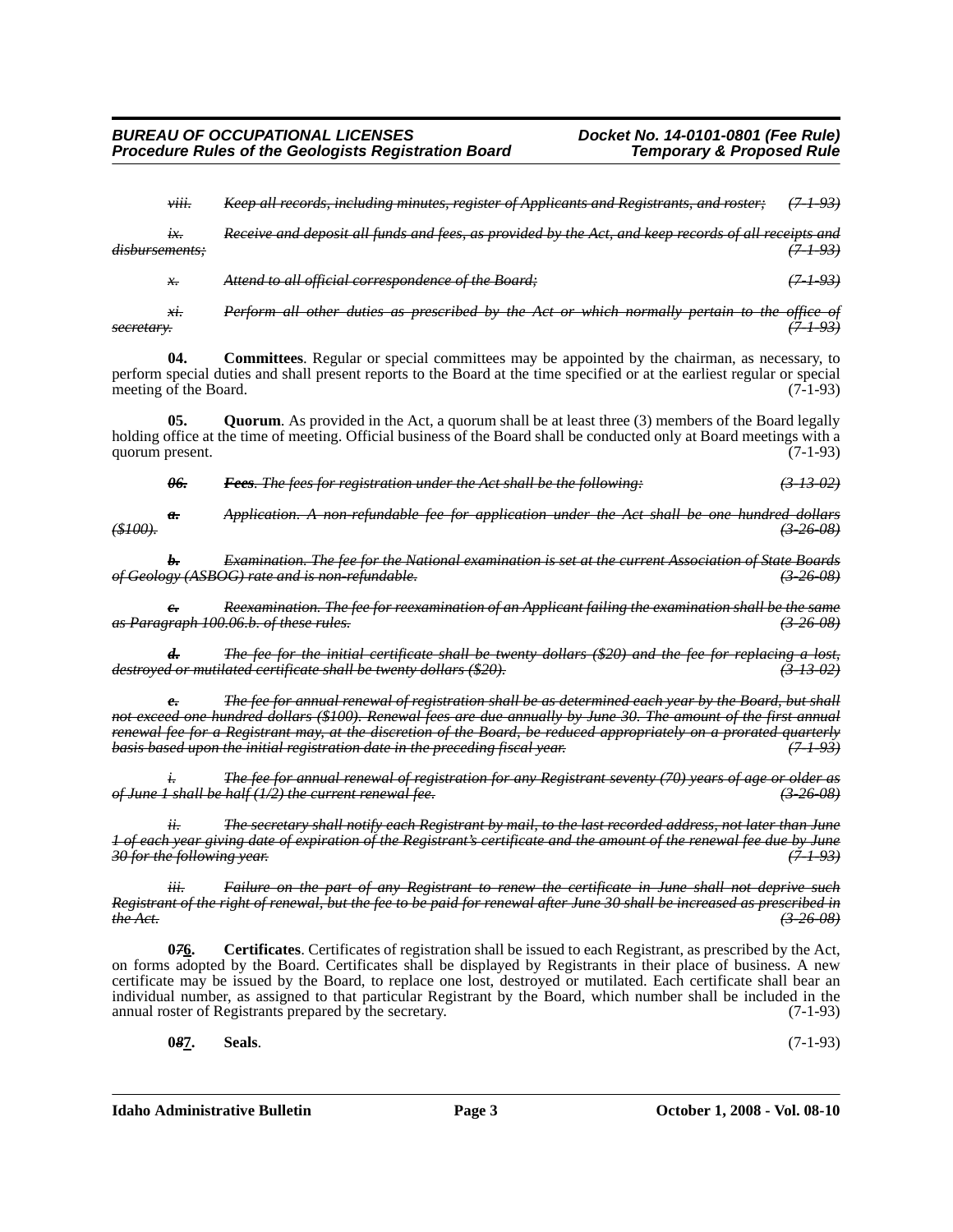#### *BUREAU OF OCCUPATIONAL LICENSES Docket No. 14-0101-0801 (Fee Rule) Procedure Rules of the Geologists Registration Board*

**a.** The official seal of the Board shall consist of a seal of the state of Idaho surrounded with the words of Registration for Professional Geologists." "Board of Registration for Professional Geologists."

**b.** The Board has adopted a similar seal for use by each registrant. The seal may be a rubber stamp, crimp, or electronically generated image. Whenever the seal is applied, the Registrant's signature and date shall also be included. If the signature is handwritten, it shall be adjacent to or across the seal. No further words or wording are required. A facsimile signature generated by any method will not be acceptable unless accompanied by a digital signature. SEE "APPENDIX A" AT END OF THIS CHAPTER. (3-26-08)

**c.** The seal, signature, and date shall be placed on all final specifications, reports, information, and calculations, whenever presented to a client or any public or governmental agency. Any such document presented to a client or public or governmental agency that is not final and does not contain a seal, signature, and date shall be clearly marked as "Preliminary," "Draft," "Not for Construction," or with similar words to distinguish the document from a final document. (3-26-08)

**d.** The seal, signature, and date shall be placed on all original documents. The application of the Registrant's seal, signature, and date shall constitute certification that the work thereon was done by him or under his supervision. Each plan or drawing sheet shall be sealed and signed by the Registrant or Registrants responsible for each sheet. In the case of a business entity, each plan or drawing sheet shall be sealed and signed by the Registrant or Registrants involved. The supervising professional geologist shall sign and seal the title or first sheet. Copies of electronically produced documents, listed in Paragraph 100.08.b. of these rules, distributed for informational uses such as for bidding purposes or working copies, may be issued with the Registrant's seal and a notice that the original document is on file with the Registrant's signature and date. The words "Original Signed By:" and "Date Original Signed:" shall be placed adjacent to or across the seal on the electronic original. The storage location of the original document shall also be provided. Only the title page of reports, specifications, and like documents need bear the seal, signature, and date of the Registrant. (3-26-08)

**e.** The seal and signature shall be used by Registrant only when the work being stamped was under the Registrant's supervision. (3-26-08) (3-26-08)

**09. Address Change**. Each Applicant and Registrant shall notify the Board within sixty (60) days of any and all changes of address, giving both old and new address. (7-1-93)

**10.** *Annual* **Board Report**. *An annual report* The Board shall *be* publish*ed by the Board and mailed to the governor, secretary of state, each Registrant, and to the public (upon request). The annual report shall contain,* on its website, among other things: *(7-1-93)*(8-15-08)T

| 150            | <b>LLLC</b>        |                                                                                   |                              |
|----------------|--------------------|-----------------------------------------------------------------------------------|------------------------------|
| $101. - 1949.$ |                    | (RESERVED).                                                                       |                              |
|                | $g_{\overline{z}}$ | Current fee schedules.                                                            | <del>(3-26-08)</del>         |
|                | f.                 | Code of ethics, and.                                                              | $(3-26-08)(8-15-08)$ T       |
|                | e.                 | Roster of Registrants; and                                                        | $(7 + 93)(8 - 15 - 08)T$     |
|                | d.                 | <i>Excerpts or summary of annual fE</i> inancial report;                          | $(7 - 1 - 93)(8 - 15 - 08)T$ |
|                | c.                 | Annual report of the Board, summarizing all transactions Minutes of the meetings; | $(7 - 1 - 93)(8 - 15 - 08)T$ |
|                | b.                 | Rules of <i>procedure</i> the Board;                                              | $(7 - 1 - 93)(8 - 15 - 08)T$ |
|                | a.                 | Copy of the Act:                                                                  | $(7-1-93)$                   |

**150.** The fees for registration under the Act shall be the following: (8-15-08)T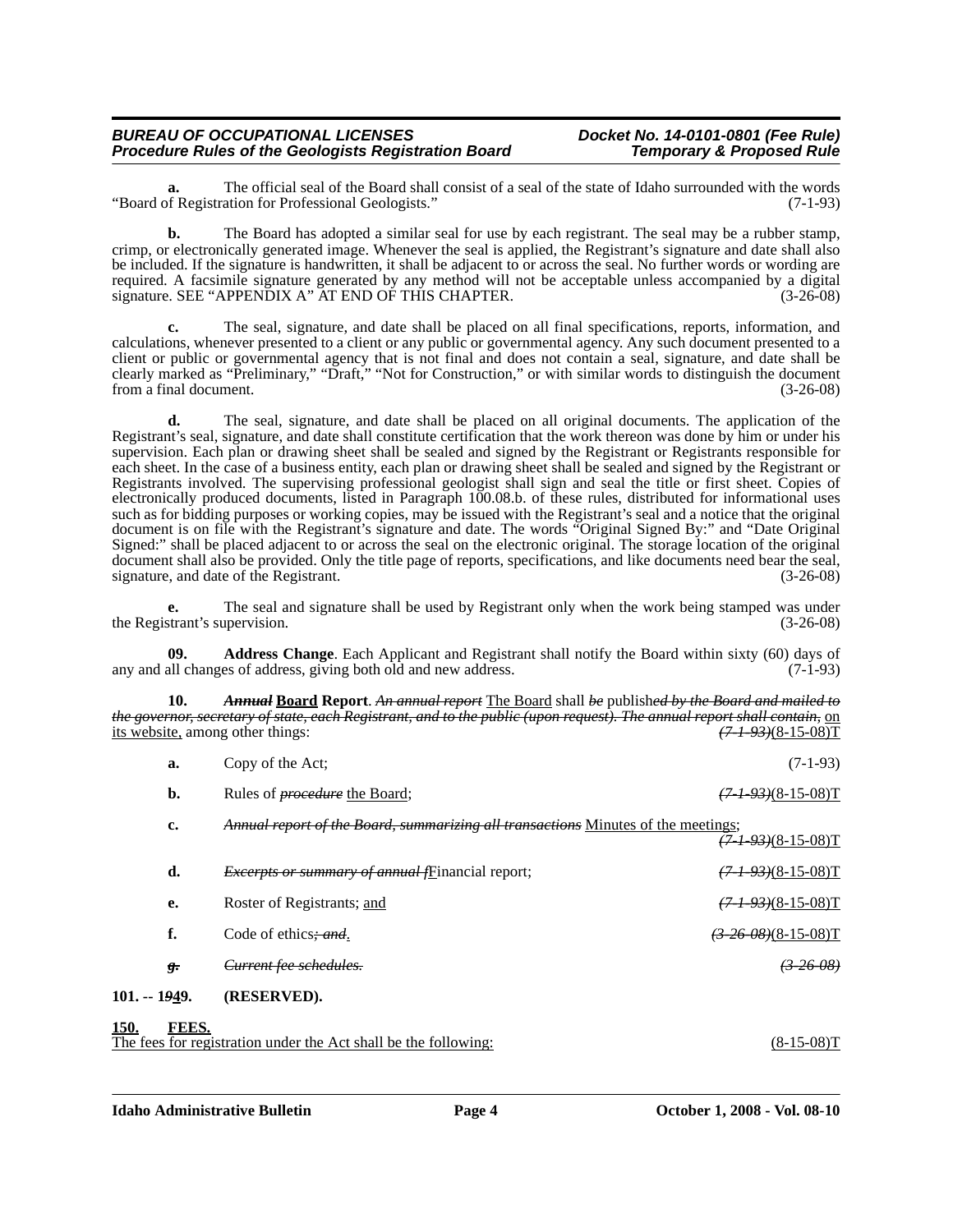**01. Application**. A non-refundable fee for application shall be one hundred dollars (\$100). (8-15-08)T

**02. Initial Certificate**. The fee for the initial certificate shall be twenty dollars (\$20). (8-15-08)T

**03. Examination/Reexamination**. The fee for the National examination is set at the current Association of State Boards of Geology (ASBOG) rate and is non-refundable. (8-15-08) T

**04. Annual Renewal Fee**. Annual renewal fee shall be sixty dollars (\$60). (8-15-08)T

**05. Annual Renewal Fee for Registrants Seventy (70) Years of Age or Older**. Annual renewal fee shall be one-half (1/2) of the current renewal fee for registrants seventy (70) years of age or older. (8-15-08)T  $\frac{1}{2}$  of the current renewal fee for registrants seventy (70) years of age or older. (8-15-08)T

**06. Reinstatement Fee**. Reinstatement fee shall be twenty-five dollars (\$25). (8-15-08)T

**07. Duplicate Certificate Fee**. The fee for replacing a lost, destroyed, or mutilated certificate shall be twenty dollars  $(\$20)$ . (8-15-08)T

# **151. -- 159. (RESERVED).**

# **160. RENEWAL OR REINSTATEMENT OF CERTIFICATE (RULE 160).**

**01. Expiration Date**. All geologists certificates expire and must be renewed annually in accordance with Section  $67-2614$ , Idaho Code. Certificates not so renewed will be cancelled.

**Reinstatement**. Any certificate cancelled for failure to renew may be reinstated in accordance with Idaho Code. (8-15-08)<sup>T</sup> 02. Reinstatem<br>Section 67-2614, Idaho Code.

**03. Cancelled Certificate**. A certificate that has been cancelled for a period of more than five (5) years einstated in accordance with Section 67-2614, Idaho Code. (8-15-08) may be reinstated in accordance with Section 67-2614, Idaho Code.

#### **161. -- 199. (RESERVED).**

#### **200. APPLICATION PROCEDURES.**

**01. Applications**. Applications for registration shall be: (7-1-93)

**a.** Filed on a form or forms prescribed by the Board and accompanied by official transcripts, reference statements, and a signed code of ethics (SEE "APPENDIX B" AT END OF THIS CHAPTER); (3-26-08)

**b.** Filed at the office of the Board, accompanied by the required Application fee; (3-26-08)

**c.** Received by the Board, if for registration by examination, not less than *forty-five* ninety (4590) or to the date of examination;  $\frac{(3-26-08)(8-15-08)T}{2}$ days prior to the date of examination;

**d.** Subscribed and certified to by the Applicant under penalty of perjury as provided for by state law; (7-1-93) and  $(7-1-93)$ 

**e.** Applications not submitted in proper form, or which are incomplete, will not be accepted by the Board and will be returned to the Applicant by the secretary with a statement of the reason for return. (7-1-93)

**02. Board Action**. Upon evaluation of the Application by the Board, including receipt of statements from references, each Application will be: (7-1-93)

**a.** Approved and the Applicant notified in writing of such approval and the granting of registration; or (7-1-93)

**b.** Approved and the Applicant scheduled for examination for registration, and so notified in writing;